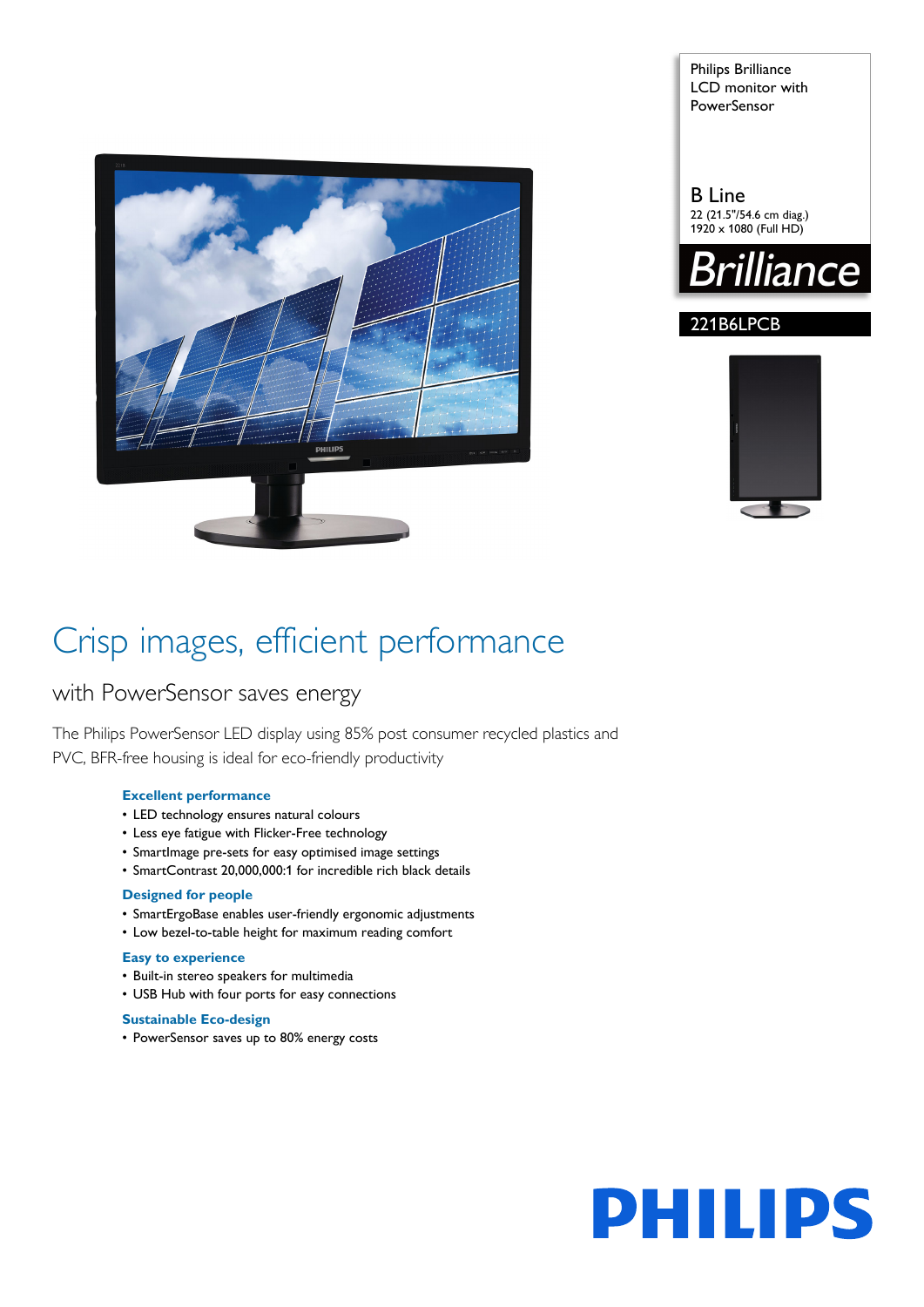# **Highlights**

# **LED technology**

White LED's are solid state devices which light up to full, consistent brightness faster saving startup time. LED's are free from mercury content, which allows for eco-friendly recycling and disposal process. LED's allow for better dimming control of the LCD backlight, resulting in a super high contrast ratio. It also gives superior colour reproduction thanks to consistent brightness across the screen.

# **Flicker-Free technology**



Due to the way brightness is controlled on LED-backlit screens, some users experience flicker on their screen which causes eye fatigue. Philips Flicker-Free technology applies a new solution to regulate brightness and reduce flicker for more comfortable viewing.

# **SmartImage**



SmartImage is an exclusive leading edge Philips technology that analyses the content displayed on your screen and optimises your display performance. This user-friendly interface allows you to select various modes, like Office, Photo, Movie, Game, Economy etc., to fit the application in use. Based on the selection, SmartImage dynamically optimises the contrast, colour saturation and sharpness of images and videos for ultimate display performance. The Economy mode option offers you major power savings. All in real time at the touch of a single button!

# **SmartContrast ratio 20,000,000:1**



You want the LCD flat display with the highest contrast and most vibrant images. Philips advanced video processing combined with unique extreme dimming and backlightboosting technology results in vibrant images. SmartContrast will increase the contrast with excellent black level and accurate rendition of dark shades and colours. It gives a bright, lifelike picture with high contrast and vibrant colours.

# **SmartErgoBase**



The SmartErgoBase is a monitor base that delivers ergonomic display comfort and provides cable management. The user-friendly height, swivel, tilt and rotation angle adjustments of the base allow the monitor to be positioned for maximum comfort to help ease the physical strains of a long workday. In addition, cable management reduces cable clutter and keeps the workspace neat and professional.

# **Low bezel-to-table height**



Thanks to its advanced SmartErgoBase, the Philips monitor can be lowered down almost



# **Built-in stereo speakers**

221B6LPCB/00

A pair of high-quality stereo speakers built into a display device. They may be visible front firing, or invisible down firing, top firing, rear firing etc. depending on model and design.

# **Four Ports USB 2.0 HUB**

USB Hub allows user to conveniently connect their plug and play multimedia devices such as USB memory devices, camera, portable HDD, Web camera, PDA, Printer and many other devices which have USB connection available. The conveniently located USB 2.0 Hub on the monitor allows USB 2.0 signals to pass through to the computer. Note that many devices like cameras and HDD may need to be powered On independently, as they have higher power requirements than the monitor USB Hub can provide.

#### **PowerSensor**



PowerSensor is a built-in 'people sensor' that transmits and receives harmless infrared signals to determine if the user is present and then automatically reduces monitor brightness when then user steps away from the desk, cutting energy costs by up to 80 percent and prolonging monitor life